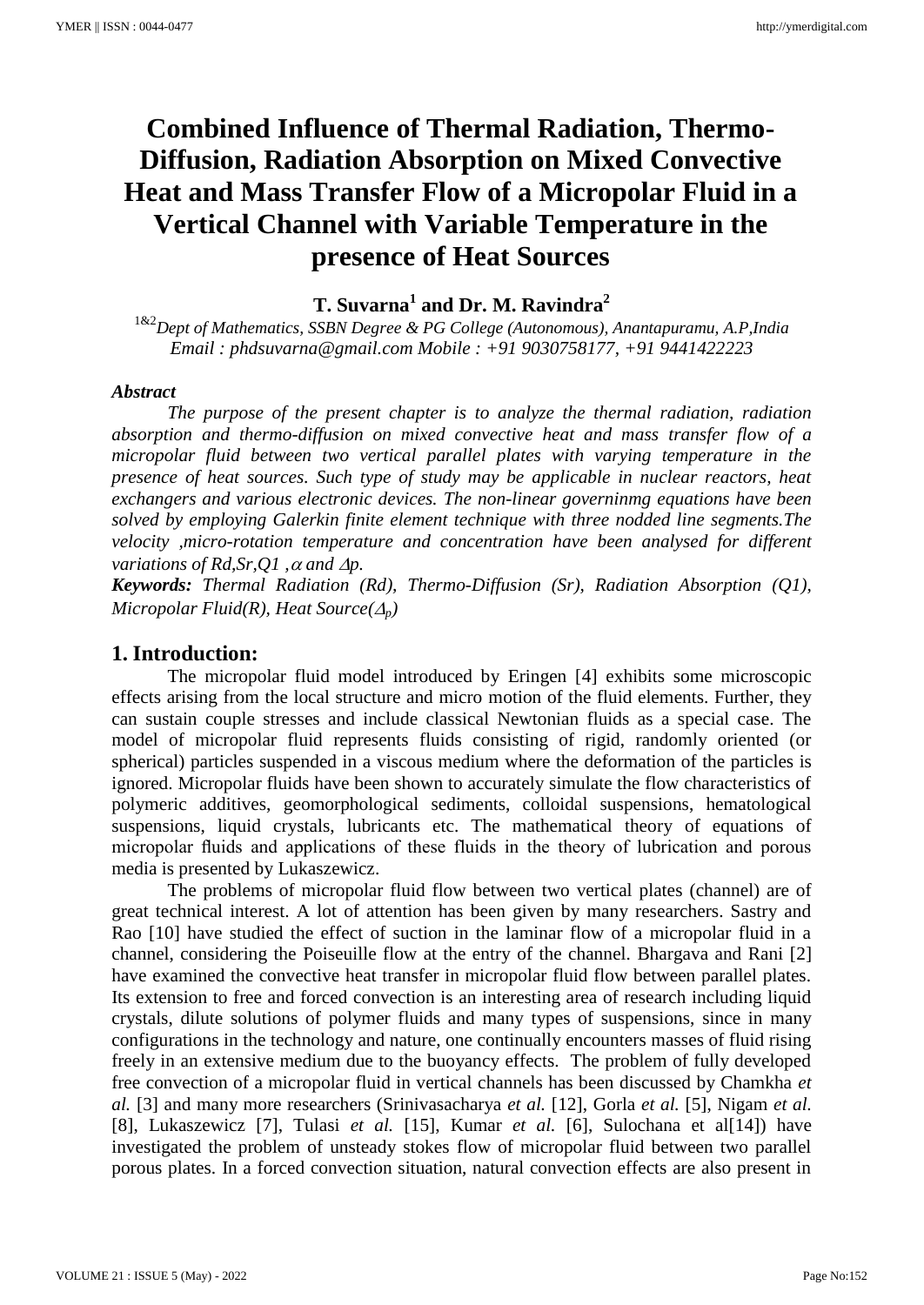the presence of gravitational body forces. The situation where both the natural and forced convection effects are of comparable order is called mixed or combined convection.

In all the above works,the effect of thermal radiation on the flow characteristics has not been provided.The effect of radiation on MHD flow,heat and mass transfer problems has become important industrially.At high operating temperatures,radiation effect can be quite significant, many processes in engineering areas occur at high temperatures and knowledge of radiation heat and mass transfer ecomr very important for design of reliable equipment ,nuclear plants,gas turbines and various oropulsion devices or aircfarcts,missiles, satellites, and space vehilcles.Abo-eldohad and Ghomaim[1] analysed the radiation effects on heat transfer of a micropolar fluid through a porous medium. Rahman and Sultana[9] have studied the steady convective flow of a micropolar fluid past a vertical porous flat plate in the presence of radiation with variable heat flux in porous medium.The effects of thermal radiation.

From the scientific point of view, flow arising from temperature and material difference is applied in chemical engineering, geothermal reservoirs, aeronautics and astrophysics. In some applications, magnetic forces are present, and at other times, the flow is further complicated by the presence of radiation absorption, an excellent paradigm of this is in the planetary atmosphere where there is radiation absorption from nearby stars.The influence of magnetic field on the flow of an electrically conducting viscous fluid with mass transfer and radiation absorption is also useful planetary atmosphere research (Shercliff [11]). Umavathi And Malasetty [16] have studied the problem of combined mixed convection flow in a vertical channel with symmetric and asymmetric boundary heating in the presence of viscous and joulean dissipations.The effect of chemical reaction and radiation absorption in the unsteady MHD free convection flow past a semi-infinite vertical permeable moving plate with a heat source and suction were studied (Sudheer Babu[13]).

The purpose of the present chapter is to analyze the combined influence of chemical reaction, thermal radiation, radiation absorption and thermo-diffusion on mixed convective heat and mass transfer flow of a micropolar fluid between two vertical parallel plates with varying temperature in the presence of heat sources. Such type of study may be applicable in nuclear reactors, heat exchangers and various electronic devices.

### **2. Formulation of the Problem:**

We analyse a fully developed laminar convective heat and mass transfer flow of a viscous, electrically conducting micropolar fluid through a porous medium confined in a vertical channel bounded by flat walls. We choose a Cartesian co-ordinate system O (x, y, z) with x- axis in the vertical direction and y-axis normal to the walls. 'u' is the velocity component along the x-axis the component of micro rotation, T-the temperature and C –the concentration. Temperature is varying linearly along the x-axis with cx and mcx being the temperature of the left (y=0) and the right hand plate (y=+L) respectively while the walls are maintained at constant concentration. The porous medium is assumed to be isotropic and homogeneous with constant porosity and effective thermal diffusivity. The thermo physical properties of porous matrix are also assumed to be constant and Boussinesq approximation is invoked by confining the density variation to the buoyancy term. In the absence of any extraneous force flow is unidirectional along the x-axis which is assumed to be infinite.

The governing equations of this type of flow with thermal radiation and Boussinesqu approximation are

#### **Momentum:**

approximation are  
\n**Momentum:**  
\n
$$
(\mu + k) \frac{d^2 u}{dy^2} + k \frac{d\omega}{dy} - \frac{dP}{dx} + \rho_e g (\beta T + \beta^* C) - (\frac{\mu}{k}) u - (\frac{\sigma \mu_e^2 H_o^2}{\rho_e}) u = 0
$$
\n(2.1)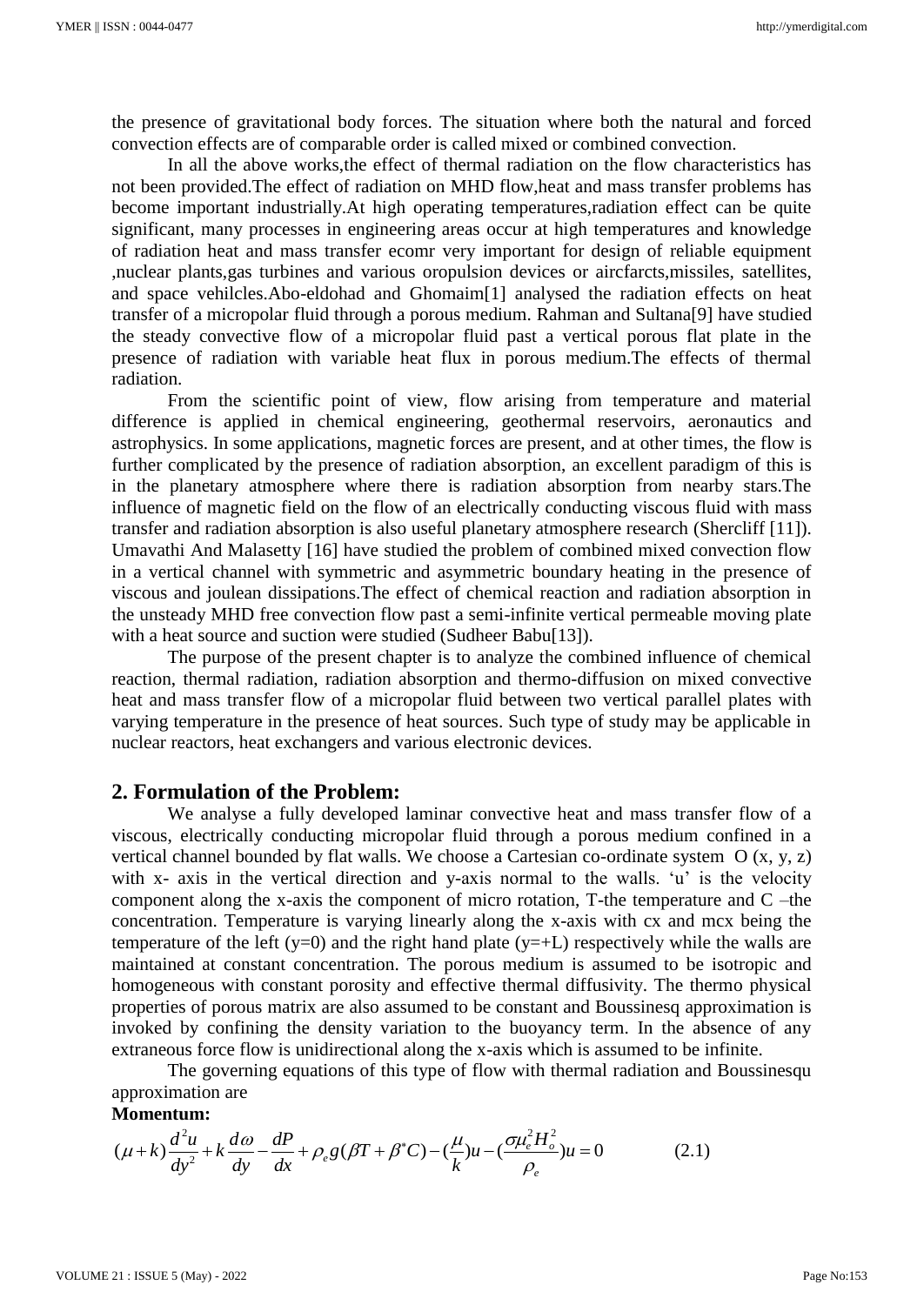

 **Fig.1. : Configuration of the Problem**

## **Angular Momentum:**

$$
\gamma \frac{d^2 \omega}{dy^2} - k \frac{du}{dy} - 2k\omega = 0
$$
\n(2.2)

#### **Energy equation:**

$$
dy = dy
$$
  
\nEnergy equation:  
\n
$$
k_f \frac{d^2T}{dy^2} + (\mu + \frac{k}{2})(\frac{du}{dy})^2 + \frac{k}{2}(\frac{du}{dy} + 2\omega)^2 + \gamma(\frac{d\omega}{dy})^2 - Q_H T +
$$
\n
$$
+ Q_1'C + \frac{16\sigma^*T_{\infty}^3}{3\beta_R} \frac{\partial^2 T}{\partial y^2} = 0
$$
\n(2.3)

## **Diffusion equation:**

$$
D_m \frac{d^2 C}{dy^2} - k_c C + \frac{D_m K_T}{T_m} \frac{d^2 T}{dy^2} = 0
$$
 (2.4)

$$
N(x, o) = -s \left(\frac{\partial u}{\partial y}\right)_{y=0} \tag{2.5}
$$

where s is the surface condition parameter and varies from 0 to 1.

The appropriate physical boundary conditions are given by

is the surface condition parameter and varies from 0 to 1.  
The appropriate physical boundary conditions are given by  

$$
u = 0
$$
,  $\omega = \omega_o$   $T = cx$   $C = C1$  on  $y = 0$   
 $u = 0$ ,  $\omega = \omega_o$   $T = cmx$   $C = C2$  on  $y = +L$  (2.6)

where m is the wall temperature ratio parameter and c is the varying temperature. Introducing the dimensionless functions f,  $g, \theta$  and  $\phi$  defined by

$$
\eta = \frac{y}{L}, u = \frac{U_0}{S}f, T = \frac{cL}{S}\theta, C = \frac{L}{S}\phi, N = \frac{U_o}{LS}g, U_0 = \frac{\rho \beta g_e L^3 c}{\mu}, S = \frac{\mu U_o^2}{k_f c l} \quad (2.7)
$$

Wherex,y,  $u, T, C, \mu, k, D_m$ ,  $K_T$ ,  $T_m$ ,  $C_p$ ,  $C_s$ ,  $L$ ,  $U_o$ ,  $\beta$ ,  $\beta^*$ ,  $N_o$ ,  $N1, \theta, \phi, \omega, \eta$ ,  $C1$ ,  $C2$ ,  $kf$ ,  $s$ ,  $Q_H$ ,  $Q_1$ are defined in the Nomenclature of the thesis.

defined in the Nomenclature of the thesis.  
The set of differential equations (5.1)-(5.4) can be written in the following form:  

$$
(1+\Delta)\frac{d^2f}{d\eta^2} + \Delta\frac{dg}{d\eta} + (\theta + N\varphi) - (D^{-1} + M^2)f = \frac{\mu U_o^2}{k_f \rho g_e \beta (cL)^2} \frac{dP}{dx}
$$
(2.8)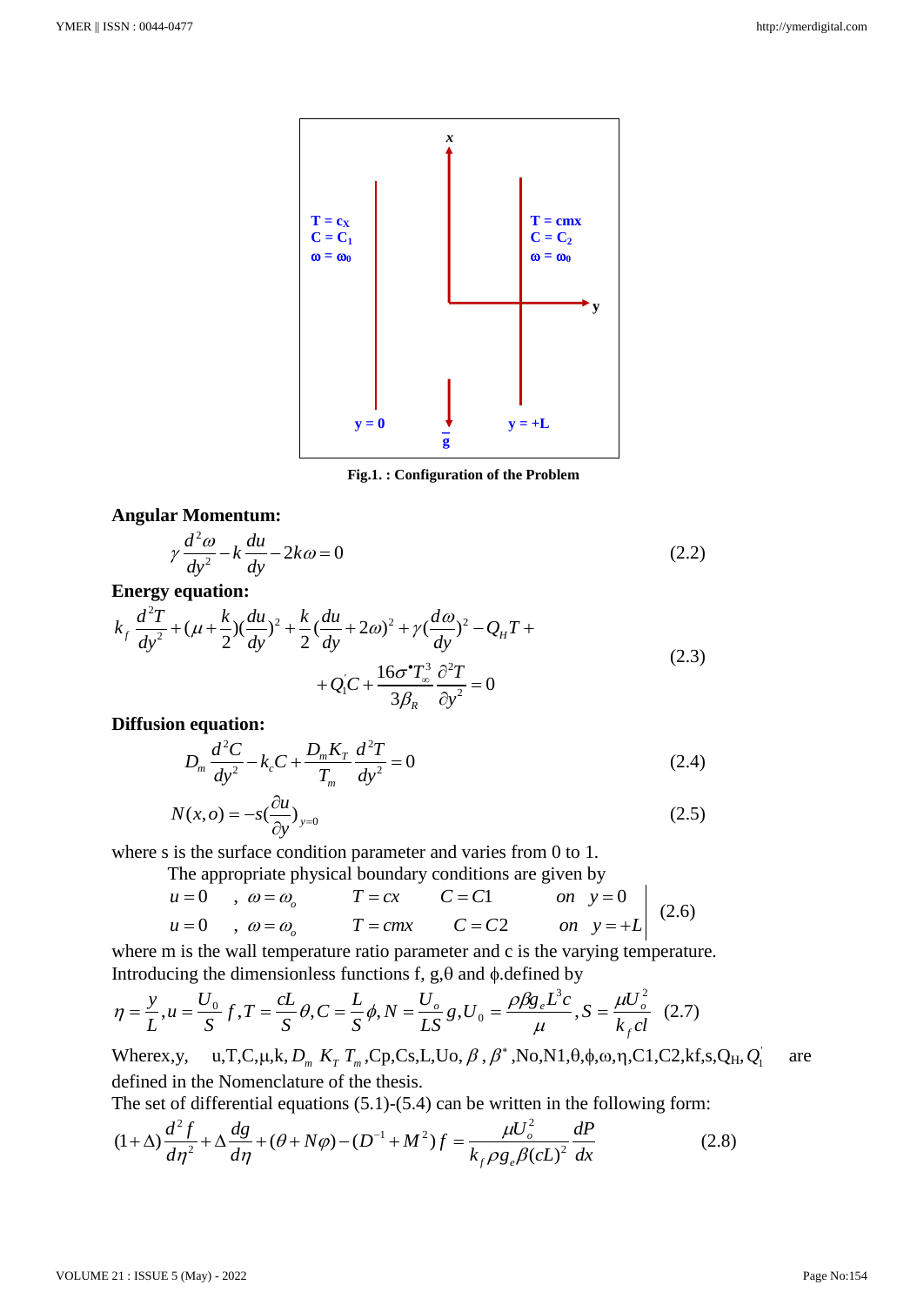$$
A\frac{d^2g}{d\eta^2} - \frac{df}{d\eta} - 2g = 0
$$
\n
$$
(1 + \frac{4Rd}{3})\frac{d^2\theta}{d\eta^2} + (1 + \frac{R}{2})(\frac{df}{d\eta})^2 + \frac{\Delta}{2}(\frac{df}{d\eta} + 2g)^2 + A\Delta(\frac{dg}{d\eta})^2 - \alpha\theta + Q_1\varphi = 0
$$
\n(2.10)

$$
A\frac{d}{d\eta^2} - \frac{df}{d\eta} - 2g = 0
$$
\n
$$
(1 + \frac{4Rd}{3})\frac{d^2\theta}{d\eta^2} + (1 + \frac{R}{2})(\frac{df}{d\eta})^2 + \frac{\Delta}{2}(\frac{df}{d\eta} + 2g)^2 + A\Delta(\frac{dg}{d\eta})^2 - \alpha\theta + Q_1\varphi = 0
$$
\n(2.10)

$$
\frac{d^2\varphi}{d\eta^2} - \gamma\varphi + ScSo \frac{d^2\theta}{d\eta^2} = 0
$$
\n(2.11)

*f e*

Where R=k/ $\mu$  is the dimensionless micropolar parameter,  $A = \frac{7}{kL^2}$  $A = \frac{\gamma}{\sqrt{2}}$  is the dimensionless micro rotation parameter, *dx dP*  $k_f \rho g \partial(cL)$  $P = \frac{\mu U}{1 - \mu V}$ *o* 2 2  $\rho g \mathstrut_{e} \beta(cL)$  $\Delta P = \frac{\mu U_o}{\sigma^2 m^2} \frac{dP}{dr}$  is the pressure gradient parameter,

$$
D^{-1} = \frac{L^2}{k_1}
$$
 Is the Darcy parameter,  $Sc = \frac{V}{D_m}$  is the Schmidt number,  $N = \frac{\beta^* \Delta C}{\beta \Delta T}$  is the

buoyancy ratio ,  $4\sigma^\bullet T_e^3$ *R f*  $Rd = \frac{4\sigma^{\bullet}T}{2\sigma^{\bullet}}$ *k*  $\sigma$  $\beta_i$  $\bullet$  $=$  $\frac{40 I_e}{g}$  is the radiation parameter,  $\delta o = \frac{D_m \Lambda_T (I_1 - I_2)}{g}$  $v_1 - c_2$  $(T_1 - T_2)$  $\overline{(C_1 - C_2)}$  $T_m$  $\mathbf{\Lambda}_T$ *m*  $So = \frac{D_m K_T (T_1 - T_2)}{T_2 (T_1 - T_2)}$  $\overline{T_m(C_1-C)}$  $=\frac{D_m K_T (T_1 \overline{a}$ is the Soret

parameter The condition:  $\Delta P = 0 \rightarrow \frac{dp}{l} = 0$ *dx*  $\frac{dp}{dr} = 0$  corresponds to a free convection flow, while

non-zero values of the pressure gradient corresponds to a mixed convection flow.  
\nThe transformed boundary conditions are  
\n
$$
f = 0
$$
,  $g = \frac{LS}{U_o} N_0 = g_o, \theta = \frac{x}{L} S$ ,  $C = 1$  on  $\eta = 0$   
\n $f = 0$ ,  $g = \frac{LS}{U_o} N_0 = g_o, \theta = m\frac{x}{L} S$ ,  $C = 0$  on  $\eta = +1$  (2.12)

The differential equations  $(2.8)-(2.11)$  with the boundary conditions as those given in  $(5.12)$ have been solved numerically using the finite element technique for the different parameters, namely the pressure gradient parameter  $\Delta P$ , micropolar parameter R, Surface condition parameter go, Magnetic parameter M, Darcy parameter D<sup>-1</sup>, Schmidt number Sc, heat source parameter $\alpha$ , Radiation parameter Rd, Radiation absorption parameter Q1 and the variable x.

## **3. Method of Solution:**

The set of differential equations given in equations (2.8)-(2.11) are highly nonlinear therefore it cannot be solved analytically. Hence, finite element analysis has been used in obtaining their solution. The steps involved in the finite element method are as follows:

- 1. Division of the domain into linear elements, called the finite element mesh.
- 2. Generation of the element equations using variation formulations.
- 3. Assembly of the element equations as obtained in steps (2).
- 4. Introduction of the boundary conditions to the equations obtained in (3).
- 5. Solution of the assembled algebraic equations.

The assembled equations can be solved by any of the numerical technique viz., Gaussian elimination, LU Decomposition method etc.

## **4. Shear Stress, Nusselt Number and Sherwood Number:**

The shear stress on the boundaries  $y = 0,1$  in the non-dimensional form is  $\tau_{y=0,1} = \left(\frac{dy}{dx}\right)_{y=0,1}$ *df*  $\tau_{y=0,1} = \left(\frac{dy}{dy}\right)_{y=0}$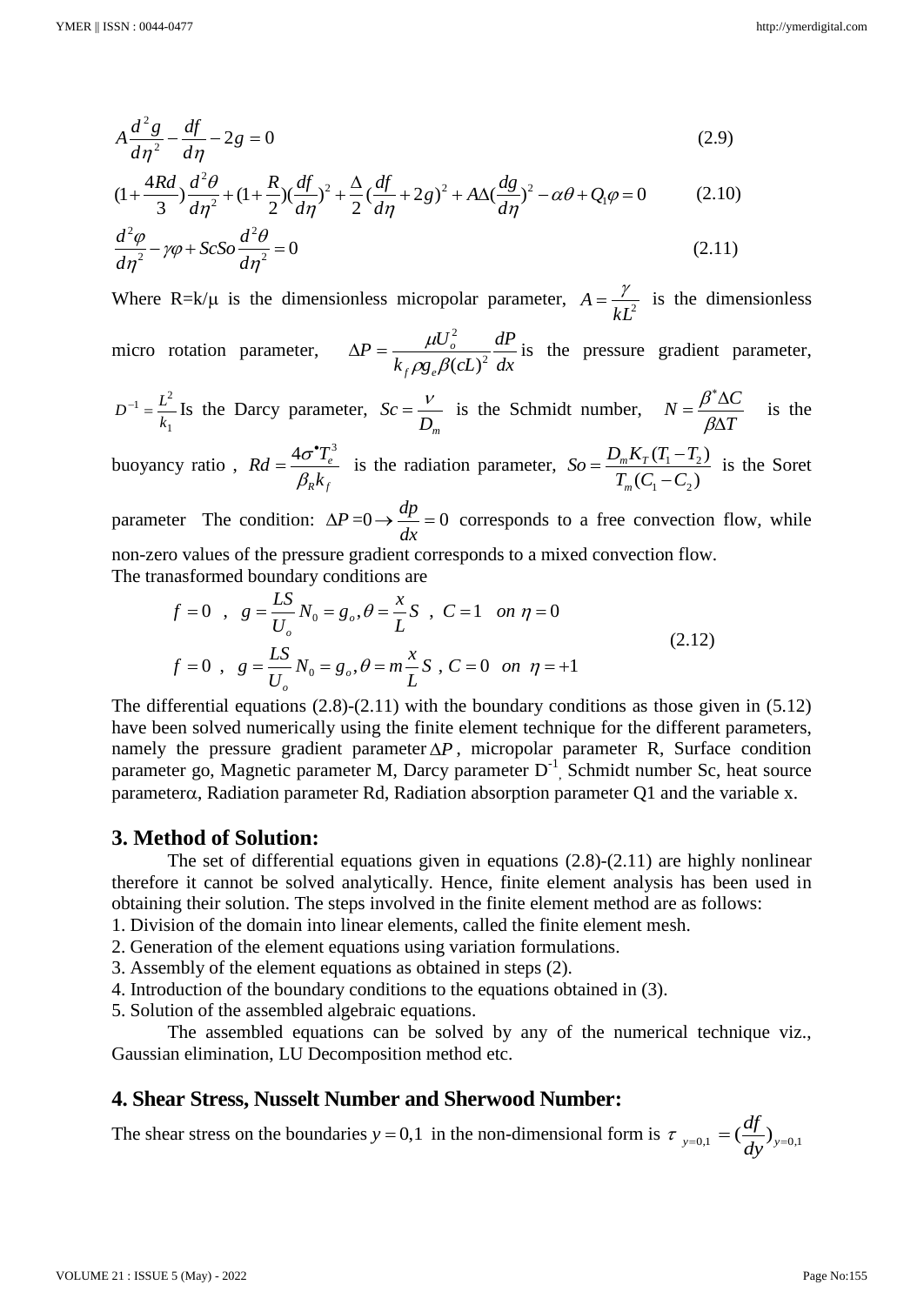The rate of micro rotation (Couple stress) on the boundaries  $y = 0,1$  in the non-dimensional

form is  $Cw_{y=0,1} = \left(\frac{dg}{dy}\right)_{y=0,1}$ 

The rate of heat transfer (Nusselt Number) is given by  $Nu_{y=0,1} = \left(\frac{d\theta}{dx}\right)_{y=0,1}$  $Nu_{v=0.1} = (\frac{d}{d})$ *dy*  $_{=0,1} = \left(\frac{d\theta}{dx}\right)_{y=0}$ The rate of mass transfer (Sherwood Number) is given by  $Sh_{y=0,1} = \left(\frac{d\varphi}{dx}\right)_{y=0,1}$  $Sh_{v=0.1} = (\frac{d}{2})$ *dy*  $_{=0,1} = \left(\frac{d\phi}{dx}\right)_{y=0}$ 

# **5. Results and Discussion :**

The velocity, micro rotation, temperature and concentration have been evaluated by employing the finite element method and the results as shown graphically in Fig.2a–2d to 7a – 7d . The values of material constants S, L are taken to be fixed at 1.0 each while m is kept to be fixed at 2.0 and the effect of other important parameters, namely pressure gradient parameter  $\Delta p$ , micropolar parameter R, heat source parameter  $\alpha$ , radiation absorption parameter  $Q_1$ , thermal radiation parameter Rd and Soret parameter Sr.

A velocity, and temperature reduces, micro rotation, concentration enhance with increase in the strength of the heat source( $\alpha$ ) while f',  $\theta$  enhance.  $\omega$ , C reduce with increase in heat absorption source ( $\alpha$ <0) (figs.2a-2d). Nusselt and Sherwood numbers decrease  $\eta$ =0 with increase in  $\alpha > 0$  while reversed effect is noticed with  $\alpha < 0$ , a couple stress reduces  $\eta = 0$ and enhances at  $\eta =1$  with  $\alpha > 0$  (table 1).

Higher the radiative heat flux larger the micro-rotation and concentration and smaller the velocity, temperature in the entire flow region (figs.3a-3d). The skin friction,Nuselt and Sherwood number reduces ,couple stress enhances at the left wall with increase in Rd.At the right wall Nusselt and Sherwood numbers, couple stress reduces,skin friction enhances with increase in Rd(table.1).

An increase in micropolar parameter R, leads to an increase in the velocity (f) (Figs. (4a,4a). An increase in R reduces the micro-rotation in the first half and enhances in the second half of the channel (fig.4b). An increase in micro-rotation parameter R reduces the concentration in the first half and enhances in the second half of the channel(fig.4d). The rate of micro rotation (Cw) enhances with increase in R at  $\eta$ =0.At  $\eta$ =1,Cw reduces with R. Nu enhances with increase in R at both the walls .With respect to micro rotation parameter Nu enhances at  $\eta=0$  and reduces at  $\eta=1$ . The rate of mass transfer (Sherwood number) enhances with R at  $\eta = 0$ , 1(table.1)

Higher the thermo-diffusion effects larger the micro-rotation(fig.5b) and smaller the temperature and concentration in the flow region(5c,5d).The velocity reduces in the left half and enhances in the right half of the channel(fig.5a). The skin friction enhances,Nusselt and Sherwood number reduces with increase in Sr at the left wall.At the right wall,the skin friction,Sherwood number enhances ,the Nusselt number reduces with increase in Sr.Higher the thermo-diffusion effects, smaller  $|Cw|$  at  $\eta=0$  and larger at  $\eta=1$ (table.1).

The velocity decreases with increase in pressure gradient. The micro-rotation,temperature and concentration enhances in the left half and reduces in the right half of the channel with  $\Delta p$ (figs.6a-6d). The skin friction enhances at  $\eta=0$  and reduces at  $\eta=1$ . The couple stress, Nusselt and Sherwood number reduces at  $\eta=0$  and enhances at  $\eta=1$  with increae in pressure gradient  $\Delta p$  (table.1)

An increase in the radiation absorption parameter  $Q_1$  leads to an enhancement in the velocity, temperature(figs.7a,7c) and reduction in the concentration in the entire flow region(fig.7d).The micro-rotation reduces in the left half and enhances in the right half half of the channel(fig.7b). An increase in the radiation absorption parameter  $Q_1$  reduces  $|Cw|$  at  $\eta =$ 0,1(table.1)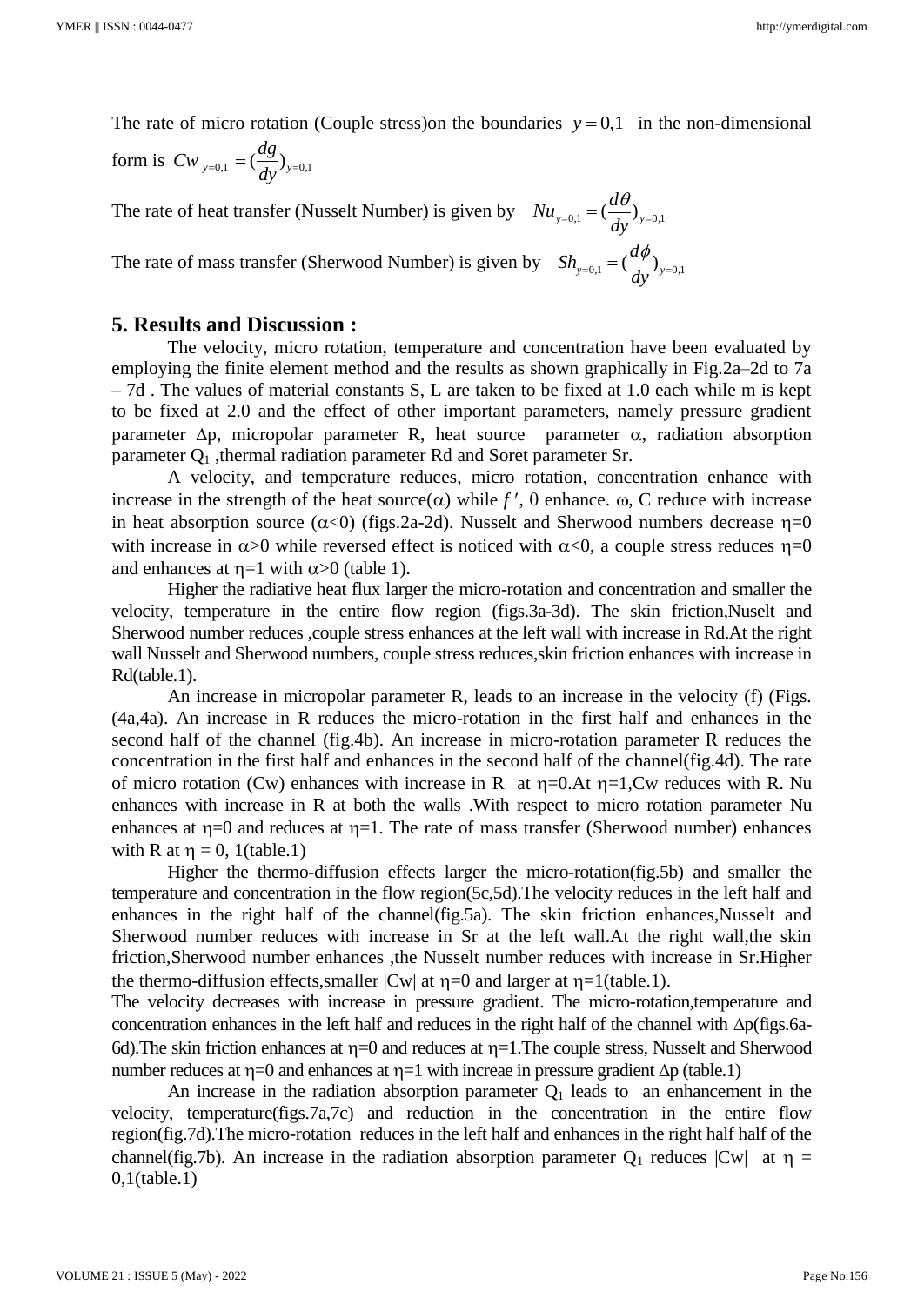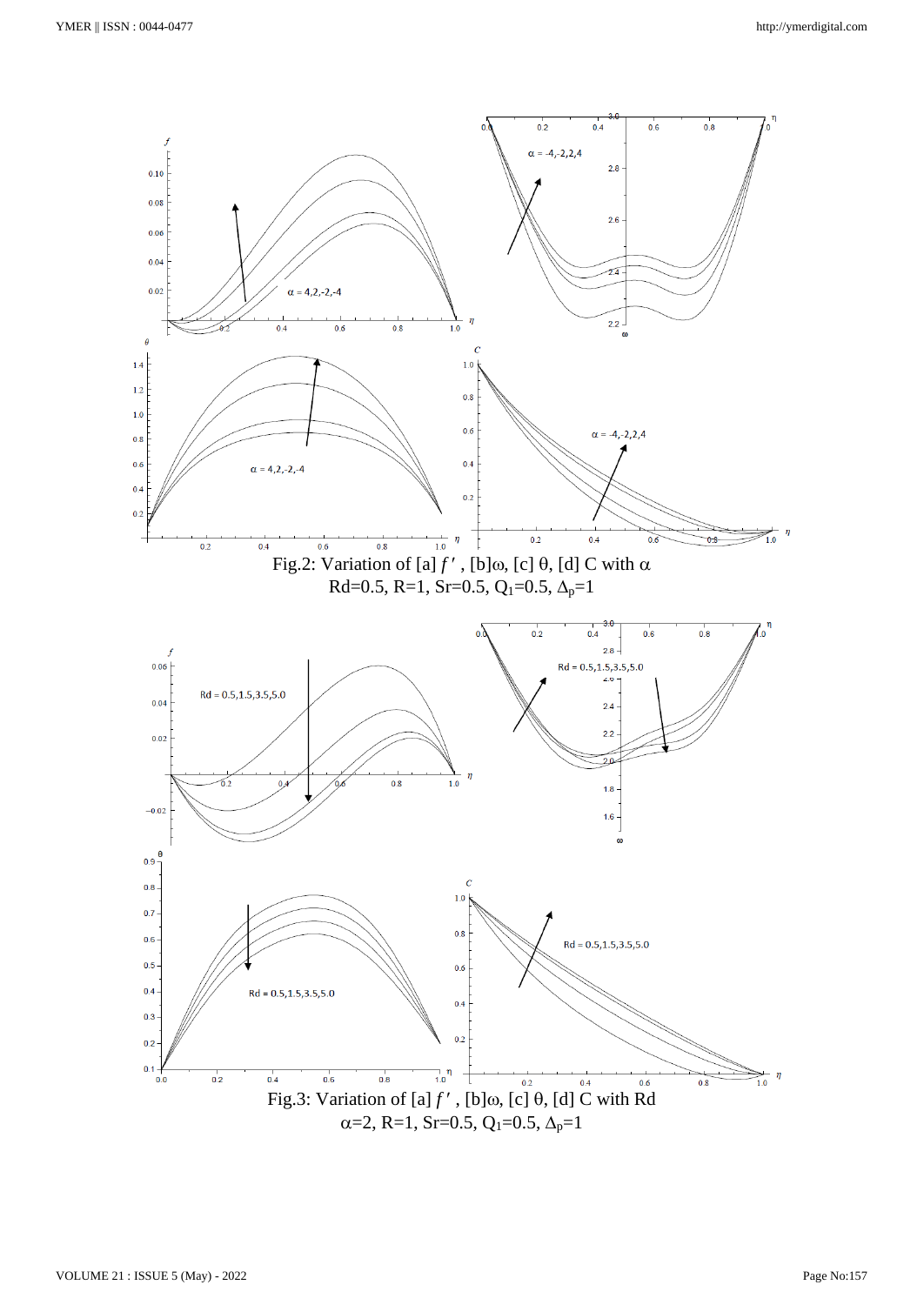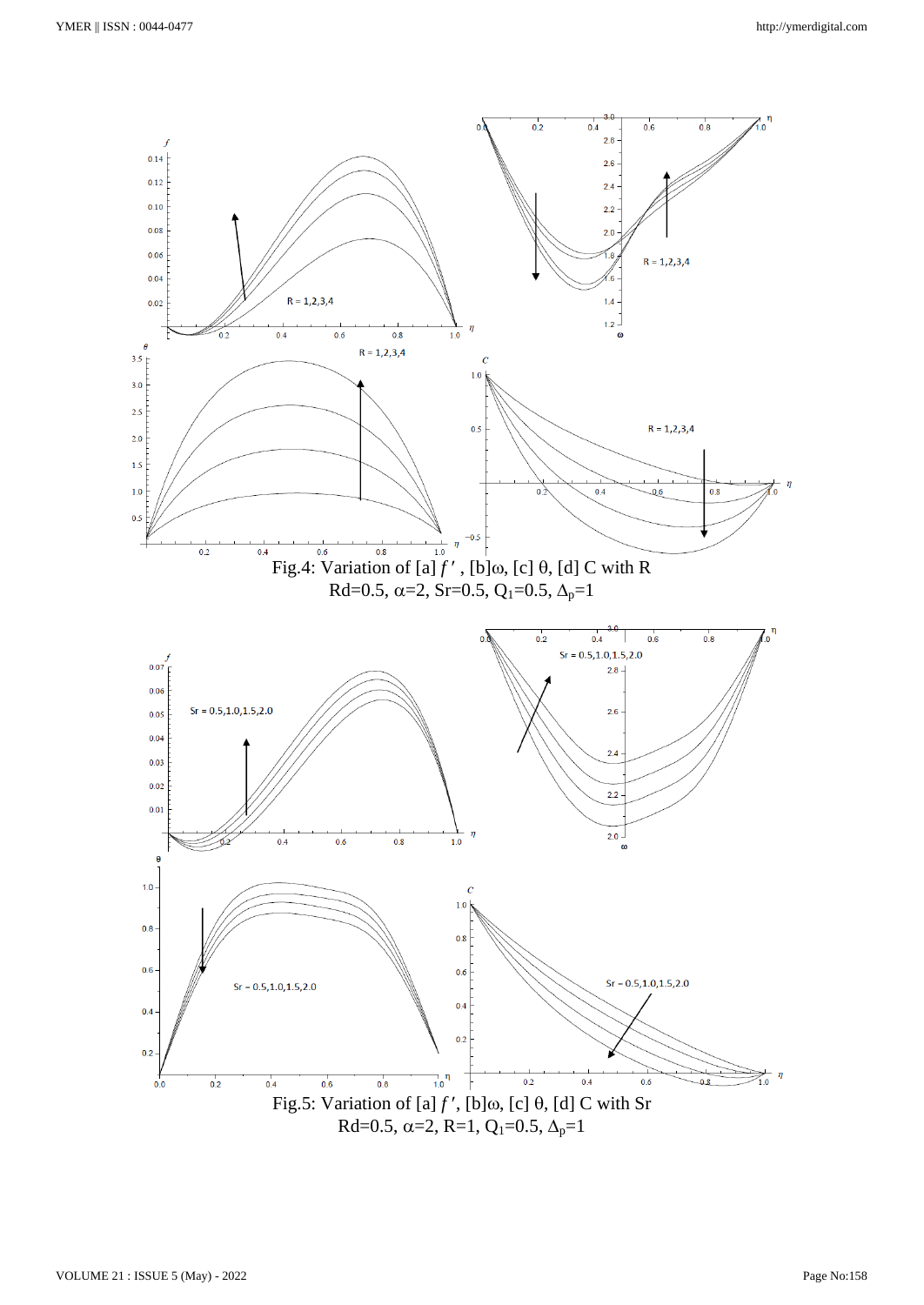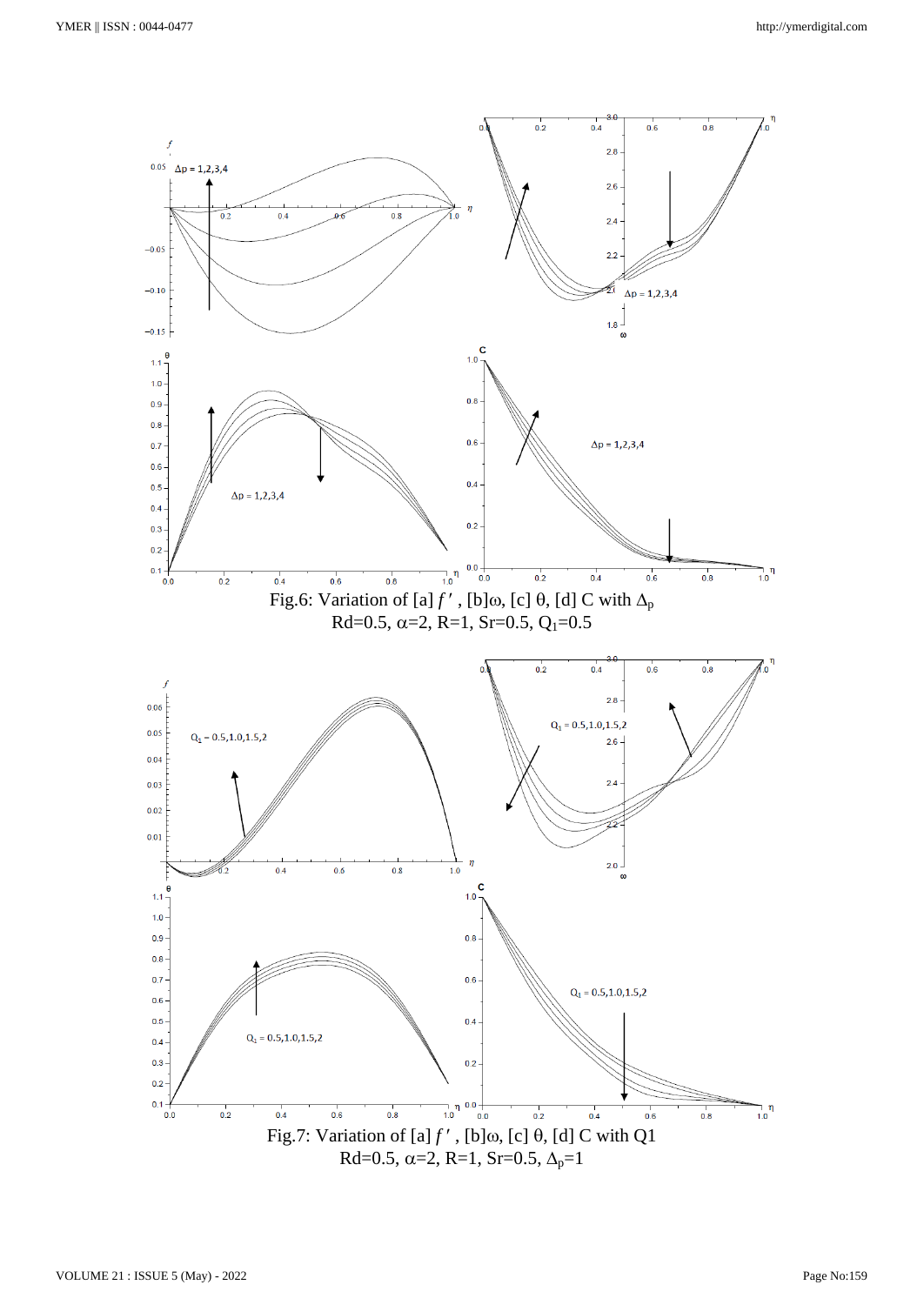| <b>Parameter</b> |                         |              | $\sum_{i=1}^{n} \sum_{i=1}^{n} \sum_{j=1}^{n} \sum_{j=1}^{n} \sum_{j=1}^{n} \sum_{i=1}^{n} \sum_{j=1}^{n} \sum_{j=1}^{n} \sum_{j=1}^{n} \sum_{j=1}^{n} \sum_{j=1}^{n} \sum_{j=1}^{n} \sum_{j=1}^{n} \sum_{j=1}^{n} \sum_{j=1}^{n} \sum_{j=1}^{n} \sum_{j=1}^{n} \sum_{j=1}^{n} \sum_{j=1}^{n} \sum_{j=1}^{n} \sum_{j=1}^{n} \sum_{j=1}^{n}$ | cw(0)      |         | Nu(0)      | Nu(1)   | Sh(0)   | Sh(1)      |
|------------------|-------------------------|--------------|---------------------------------------------------------------------------------------------------------------------------------------------------------------------------------------------------------------------------------------------------------------------------------------------------------------------------------------------|------------|---------|------------|---------|---------|------------|
|                  |                         | $\tau(0)$    | $\tau(1)$                                                                                                                                                                                                                                                                                                                                   |            | cw(1)   |            |         |         |            |
| $\alpha$         | $\mathbf{2}$            | $-0.0818777$ | $-0.648579$                                                                                                                                                                                                                                                                                                                                 | $-4.65566$ | 4.45089 | $-7.96613$ | 7.05815 | 3.61554 | $-1.36397$ |
|                  | $\overline{\mathbf{4}}$ | $-0.0940002$ | $-0.629654$                                                                                                                                                                                                                                                                                                                                 | $-4.64613$ | 4.46014 | $-7.09801$ | 6.22991 | 3.33188 | $-1.09345$ |
|                  | $-2$                    | 0.14121256   | $-0.941395$                                                                                                                                                                                                                                                                                                                                 | $-4.74812$ | 4.35442 | $-10.8083$ | 9.32914 | 4.54438 | $-2.10463$ |
|                  | $-4$                    | 0.27903645   | $-1.084855$                                                                                                                                                                                                                                                                                                                                 | $-4.80523$ | 4.29696 | $-13.1561$ | 11.5524 | 5.37681 | $-2.76429$ |
| Rd               | 0.5                     | $-0.0818777$ | $-0.648579$                                                                                                                                                                                                                                                                                                                                 | $-4.65665$ | 4.45089 | $-7.96613$ | 7.05815 | 3.61554 | $-1.36397$ |
|                  | 1.5                     | $-0.0421476$ | $-0.698558$                                                                                                                                                                                                                                                                                                                                 | -4.66859   | 4.43684 | -7.92859   | 6.93837 | 3.60335 | $-1.32468$ |
|                  | 3.5                     | $-0.0401476$ | $-0.728558$                                                                                                                                                                                                                                                                                                                                 | $-4.69859$ | 4.40684 | $-7.82859$ | 6.23837 | 3.40335 | $-1.30468$ |
|                  | 5.0                     | $-0.0659241$ | $-0.741846$                                                                                                                                                                                                                                                                                                                                 | $-4.75597$ | 4.35143 | $-7.73662$ | 7.29023 | 3.20584 | $-1.27455$ |
| <b>Sr</b>        | 0.5                     | $-0.0818777$ | $-0.648579$                                                                                                                                                                                                                                                                                                                                 | $-4.65566$ | 4.45089 | $-7.96613$ | 7.05815 | 3.61554 | $-1.36397$ |
|                  | 1.0                     | $-0.0883703$ | $-0.638957$                                                                                                                                                                                                                                                                                                                                 | $-4.64941$ | 4.45665 | $-7.82034$ | 6.94761 | 5.25546 | $-2.86773$ |
|                  | 1.5                     | $-0.1334325$ | $-0.580485$                                                                                                                                                                                                                                                                                                                                 | $-4.63066$ | 4.47603 | $-7.71562$ | 6.55706 | 6.86266 | $-4.41518$ |
|                  | 2.0                     | $-0.2024337$ | $-0.453837$                                                                                                                                                                                                                                                                                                                                 | $-4.59905$ | 4.51032 | $-7.41851$ | 6.32013 | 8.43161 | $-6.11835$ |
| $Q_1$            | 0.5                     | $-0.0818777$ | $-0.648579$                                                                                                                                                                                                                                                                                                                                 | $-4.65665$ | 4.45089 | $-7.96613$ | 7.05815 | 3.61554 | $-1.36397$ |
|                  | 1.0                     | $-0.0374547$ | $-0.702257$                                                                                                                                                                                                                                                                                                                                 | $-4.67021$ | 4.43531 | $-8.09967$ | 6.94361 | 3.65959 | $-1.32628$ |
|                  | 1.5                     | $-0.0329582$ | $-0.845733$                                                                                                                                                                                                                                                                                                                                 | $-4.60174$ | 4.40387 | $-8.26715$ | 6.9473  | 3.71463 | $-1.32737$ |
|                  | 2.0                     | $-0.0227105$ | $-0.641864$                                                                                                                                                                                                                                                                                                                                 | $-4.56044$ | 4.44722 | $-8.33535$ | 7.29649 | 3.76978 | $-1.27626$ |
| $\Delta p$       | 1                       | $-0.0421476$ | $-0.698558$                                                                                                                                                                                                                                                                                                                                 | $-4.66859$ | 4.43684 | -7.92859   | 6.93837 | 3.60335 | $-1.32468$ |
|                  | $\boldsymbol{2}$        | $-0.2653772$ | $-0.415625$                                                                                                                                                                                                                                                                                                                                 | $-4.58991$ | 4.51822 | $-7.65646$ | 7.14346 | 3.51381 | $-1.39237$ |
|                  | 3                       | $-0.4893075$ | $-0.133113$                                                                                                                                                                                                                                                                                                                                 | $-4.51135$ | 4.59946 | $-7.39377$ | 7.35899 | 3.42736 | $-1.46352$ |
|                  | $\overline{\mathbf{4}}$ | $-0.7123306$ | 0.148963                                                                                                                                                                                                                                                                                                                                    | $-4.43292$ | 4.68057 | $-7.14045$ | 7.58509 | 3.34399 | $-1.53813$ |
| $\bf R$          | 1                       | $-0.0421476$ | $-0.698558$                                                                                                                                                                                                                                                                                                                                 | $-4.66859$ | 4.43684 | -7.92859   | 6.93837 | 3.60335 | $-1.32468$ |
|                  | $\mathbf{2}$            | $-0.0223474$ | $-0.977546$                                                                                                                                                                                                                                                                                                                                 | -4.71912   | 4.37451 | $-16.0632$ | 13.7309 | 6.27077 | $-3.54991$ |
|                  | 3                       | $-0.0059588$ | $-1.112151$                                                                                                                                                                                                                                                                                                                                 | $-4.74603$ | 4.34227 | $-24.3005$ | 20.4394 | 8.97197 | $-5.74735$ |
|                  | $\overline{\mathbf{4}}$ | 0.0060747    | $-1.191153$                                                                                                                                                                                                                                                                                                                                 | $-4.76269$ | 4.32261 | $-32.5862$ | 27.1143 | 11.6877 | $-7.93374$ |

**Table. 1** Skin friction( $\tau$ ), Couple stress, Nusselt number(Nu), Sherwood Number(Sh) at  $\eta = 0\&1$ 

#### **6. Conclusions:**

An attempt has been in this chapter to analyse the combined influence of thermal radiation,thermo-diffusion and radiation absorption on MHd convective heat and mass transfer flow of an electriucally conducting fluid in a vertical channel with variable wall temperature in the presence of heat sources.The non-linear governinmg equations have been solved by employing Galerkin finite element technique with three nodded line segments.The velocity ,micro-rotation temperature and concentration have been analysed for different variations of Rd,Sr,Q1,  $\alpha$  and  $\Delta p$ . The skin friction,couple stress, rate of heat and mass transfer on the walls are evauated for different variations.It can be observed from the profiles that the velocityreduces with increases in radiation parameter(Rd) and enhances with radiation absorption parameter( $Q1$ ).higher the thermo-diffusion effects smaller the velocity in the left half and larger in the right half of the channel.The temperature reduces with increase in Sr and Rd and enhances with Q1.The concentration reduces with Q1&Sr and enhances with Rd. The skin friction reduces with rd and Q1 and enhances with Sr and  $\Delta p$ . The couple stress experience a depreciation with increase in Q1, Sr,  $\Delta p$  and enhances with Rd on the wall  $\eta$ =0.The rate of heat and mass transfer enhances with Q1 and reduces with Rd& $\Delta p$ .

#### **7. References**

- [1]. Abo-eldohad EM.Ghonaim AF: Radiation effect on heat transfer of a micropolar fluid through a porous medium., Appl. Math. Compt., V.169(1), pp.500-516(2005)
- [2]. Bhargava R. and Rani M.: Numerical solution of heat transfer in micropolar fluid flow in a channel with porous walls, Int. J. Engng. Sci. 23, 409-413, (1985).